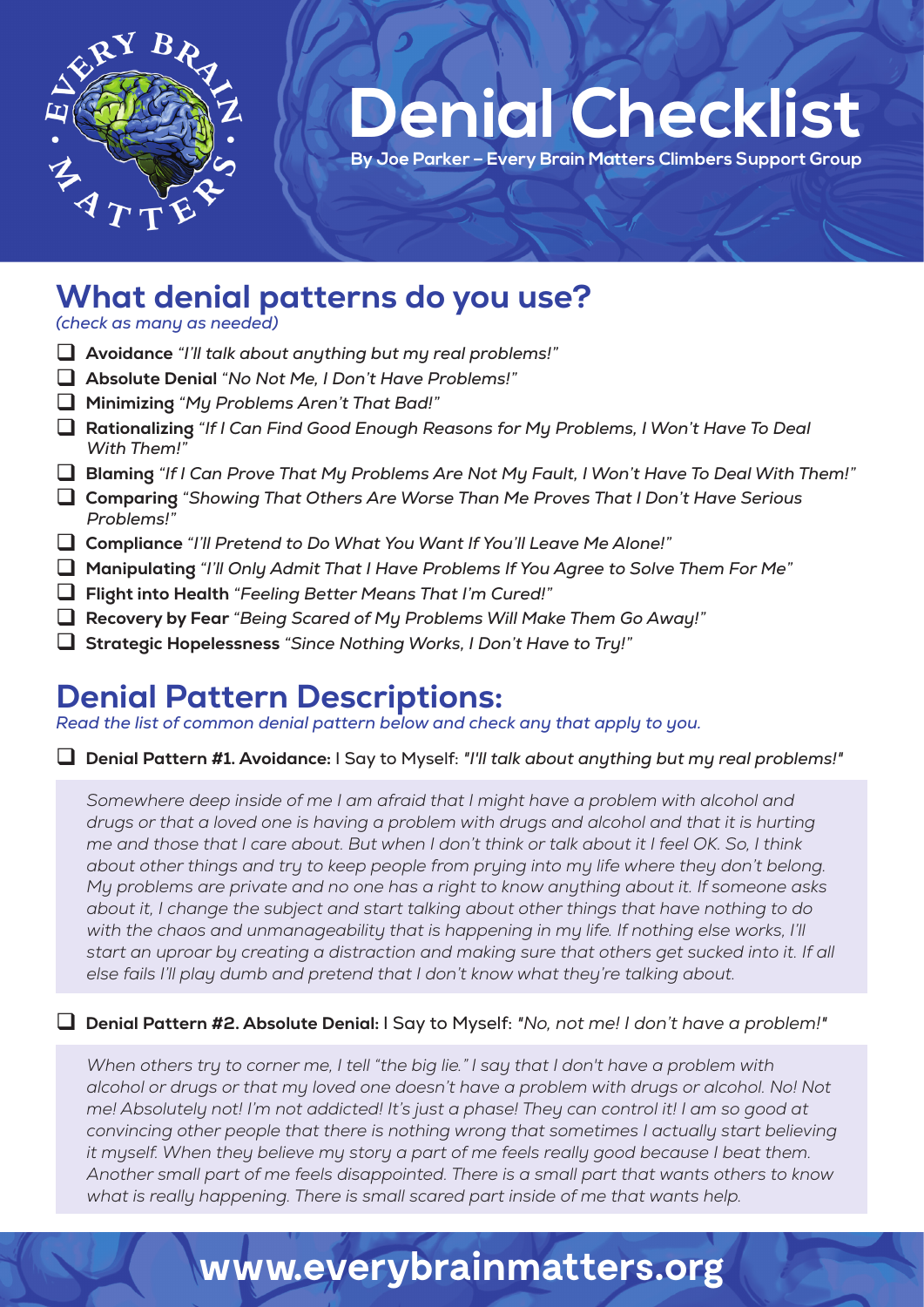**Denial Pattern #3: Minimizing:** I Say to Myself: *"My problems aren't that bad!"*

*Sometimes mine own or my loved one's alcohol and drug problems get so bad that I*  can't convince myself or others that I or they don't have a problem. When this happens, I *minimize. I make the problems seem smaller than they really are. Yes, I or they had a small problem with my drinking and drugging. But it only happened that one time. It will never*  happen again or it's just a phase. Besides, the problem just wasn't as bad as people think it *is. This is normal behavior for the phase of life I or they are in.*

 **Denial Pattern #4: Rationalizing:** I Say to Myself: *"If I can find good enough reasons for my problems, I won't have to deal with them!"*

*I try to explain away my or my loved one's alcohol and drug problems by making up good explanations for why I or they drink and what's "really" causing the problems. Sometimes I'll pretend to know a lot about alcoholism and addiction so other people will think that I know too much to have a problem. The truth is that I rarely if ever apply what I know to myself or to my own problems.*

 **Denial Pattern #5: Blaming:** I Say to Myself: *"If I can prove that my problems are not my fault, I won't have to deal with them!"*

*When the problems get so bad that I can't deny it, I find a scapegoat. I tell everyone that it's not my fault that I or they have these problems with alcohol and drugs. It's somebody else's*  fault. I or they only abuse alcohol and drugs because of other people, situations, traumatic *events, etc. It seems that as long as I can blame someone else, I can keep living in the chaos until other people change. I don't have to be responsible for changing my behavior and how I contribute to the problems.*

 **Denial Pattern #6. Comparing:** I Say to Myself: *"Showing that others are worse than me, proves that I don't have serious problems!"*

*I* start to focus on other people instead of myself. I find others who have more serious alcohol *and drug problems than I do and compare myself to them. I tell myself that I or my loved one*  can't be addicted because it's not as bad as they are. I know what an addict is! An addict is *someone who drinks and drugs a lot more than I or they do! An addict is someone who has a*  lot more alcohol and drug-related problems than I or they do. An addict is someone who is not like me or my loved one! I tell myself that I or they can't be addicted because there are other *people who have worse problems with alcohol and drugs than I or they do.*

 **Denial Pattern #7: Compliance:** I Say to Myself: *"I'll pretend to do what you want, if you'll leave me alone!"*

I start going through the motions of getting help. I do what I'm told, no more and no less. I *become compliant and promise to do things just to get people off of my back. I find excuses for*  not following through. When I get caught, I tell people that I did the best that I could. I blame *them for not giving me enough help. I tell people how sorry I am. I ask for another chance, make another halfhearted commitment, and the cycle of compliance tarts all over again.*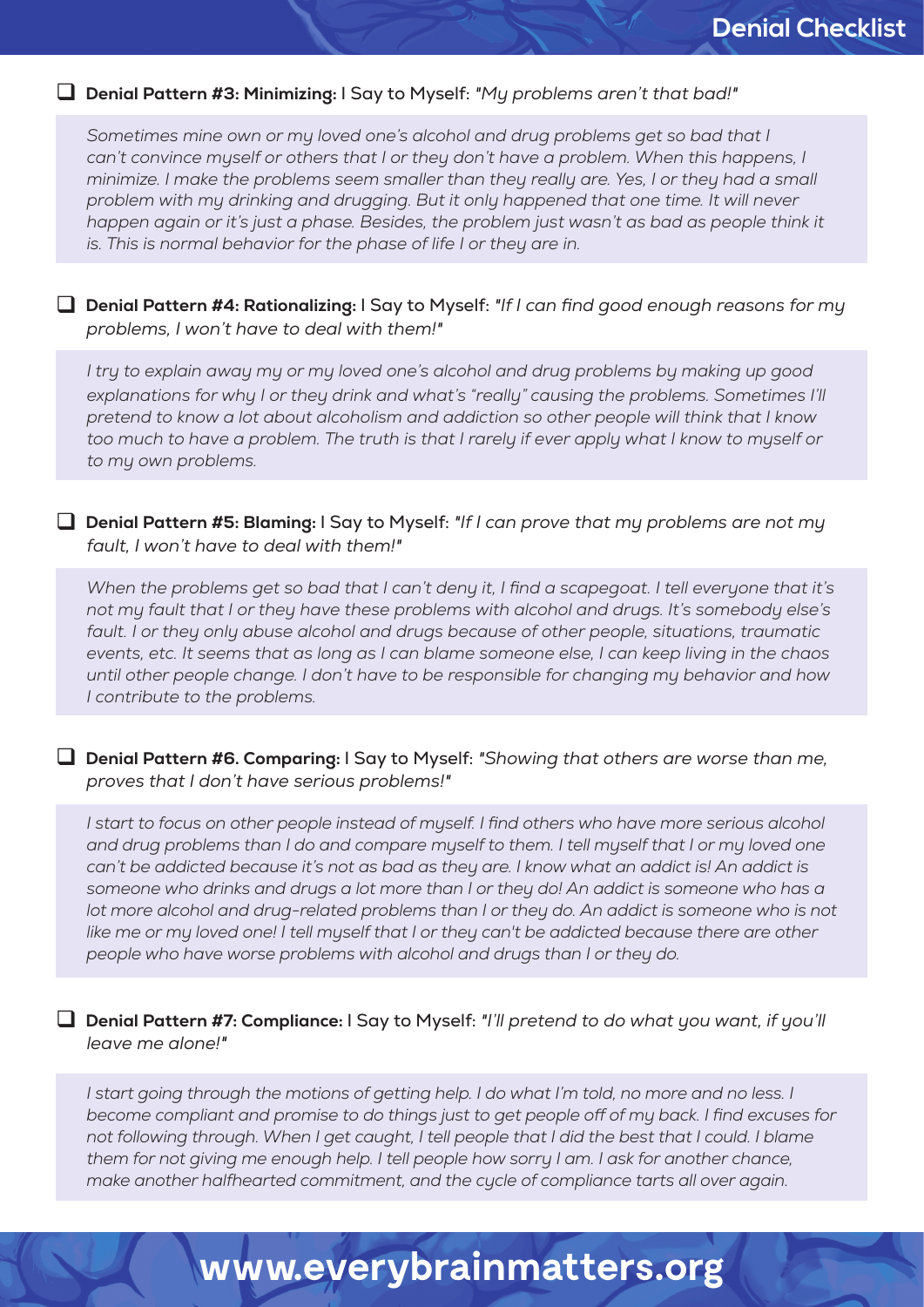#### **Denial Pattern #8: Manipulating:** I Say to Myself: *"I'll only admit that I have problems, if you agree to solve them for me!"*

*When my or others alcohol and drug problems box me into a corner, I start to manipulate. I try to use the people who want to help me. I try to get them to handle all of my problems and then get them to leave me alone so I can continue my self-destructive behavior. I'll let them help me, but only if they do it for me. I want a quick effortless fix. If I they can't fix it, I blame them for my failure and use them as an excuse to keep living in the chaos and unmanageability. I won't let anyone make me do anything that I don't want to do. If they try, I'll leave, allow my problems to get worse, and then blame them, and make them feel guilty.*

#### **Denial Pattern #9: Flight into Health:** I Say to Myself: *"Feeling better means that I'm cured!"*

*I or my loved one manage to stay clean and sober for a while, and things start to get a little bit better. Instead of getting motivated to do more and maintain the commitment to recovery, I convince myself that I'm cured and my loved one is cured and I don't need to do anything more. I tell myself that I or they may have had a drinking and drug problem, but I got into recovery and put it behind me or they put it behind them.*

#### **Denial Pattern #10. Recovery By Fear:** I Say to Myself: *"Being scared of my problems will make them go away!"*

*I began to realize that alcohol and other drugs can destroy my life, hurt those that I love,*  and eventually kill me or my loved one. The threat is so real that I convince myself that I can't or they can't ever use alcohol or drugs again. I start to believe that this fear of them *destroying their life and killing themselves will scare them into permanent sobriety. And the drug abuser starts to believe it too. Since they now know how awful their life will be if they continue to drink and drug, they just won't drink or drug anymore. If it just stops everything will be fine. Since everything will be fine, treatment or a recovery program won't be necessary anymore.*

#### **Denial Pattern #11: Strategic Hopelessness:** I Say to Myself: *"Since nothing works, I don't have to try"*

I start to feel that I'm hopeless. It seems like I've done it all and nothing works. I don't believe *that I can change and big part of me just doesn't want to try anymore. It seems easier just to give up. When people try to help me, I brush them off by telling them that I'm hopeless and will never recover. When people do try to help me, I give them a hard time and make it*  impossible for them to help me. I don't understand why people want to help me. It would be *easier if they just let my problems pile up on me.*